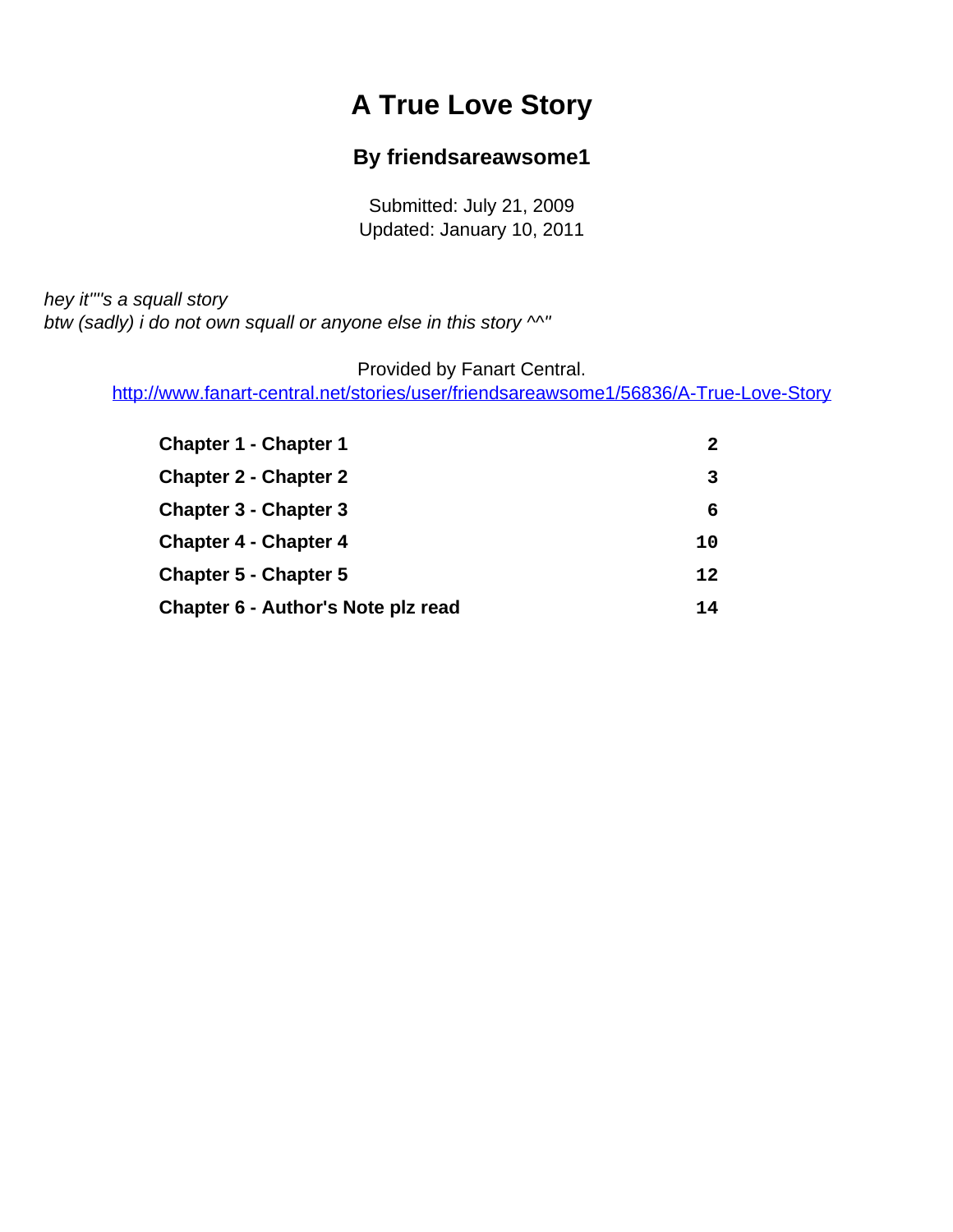<span id="page-1-0"></span>Today is the day I thought to myself. The day i am going to tell her my true feelings.

"Squall?" came Rinoa's voice from the door way.

I looked up just to have to look down again because I was blushing and not too good at showing my emotions. I got off the bed. "P-please h-have a s-seat"

I moved out of the way and she sat down. When she past me her hair flew in my face and I couldn't help but sniff it. Oh my god she smelt incredible I loved the smell of her.

"So... your note said you wanted to talk to me?" her statement turned off into a question.

"Yes well um you see..." I stumbled over my words and blushed even deeper.

"Squall? What's the matter? I have never seen you like this it's as if you were confessing to a murder. Just come out with it."

Suddenly I had a burst of courage and rushed out exactly what I wanted to say. "Rinoa I love you, I always have and always will."

Rinoa sat there outta shock i was guessing.

"Thank-you squall but-"

"Oh yeah here comes the but there is always a but just get it over with..." I inturrupted as I looked down.

She surprised me this time, she got up and walked over to me. She kissed me on the cheek and wrapped her arms around my waist. I knew what this was, it was pity and i didn't like it.

I stepped and turned away from her. "Save it Rinoa. I don't need your pity."

" Squall since I met you I had waited to hear those words come out of your mouth...But-"

"But what Rinoa? If you feel the same way why do you keep saying but?"

" Because Squall I got tired of waiting for you and so I got engaged with someone who asked me first...Zell"

My mind went blank with fury. I couldn't beleive I was hearing this. Zell the guy who was always telling me to go for it. Zell the traitor..........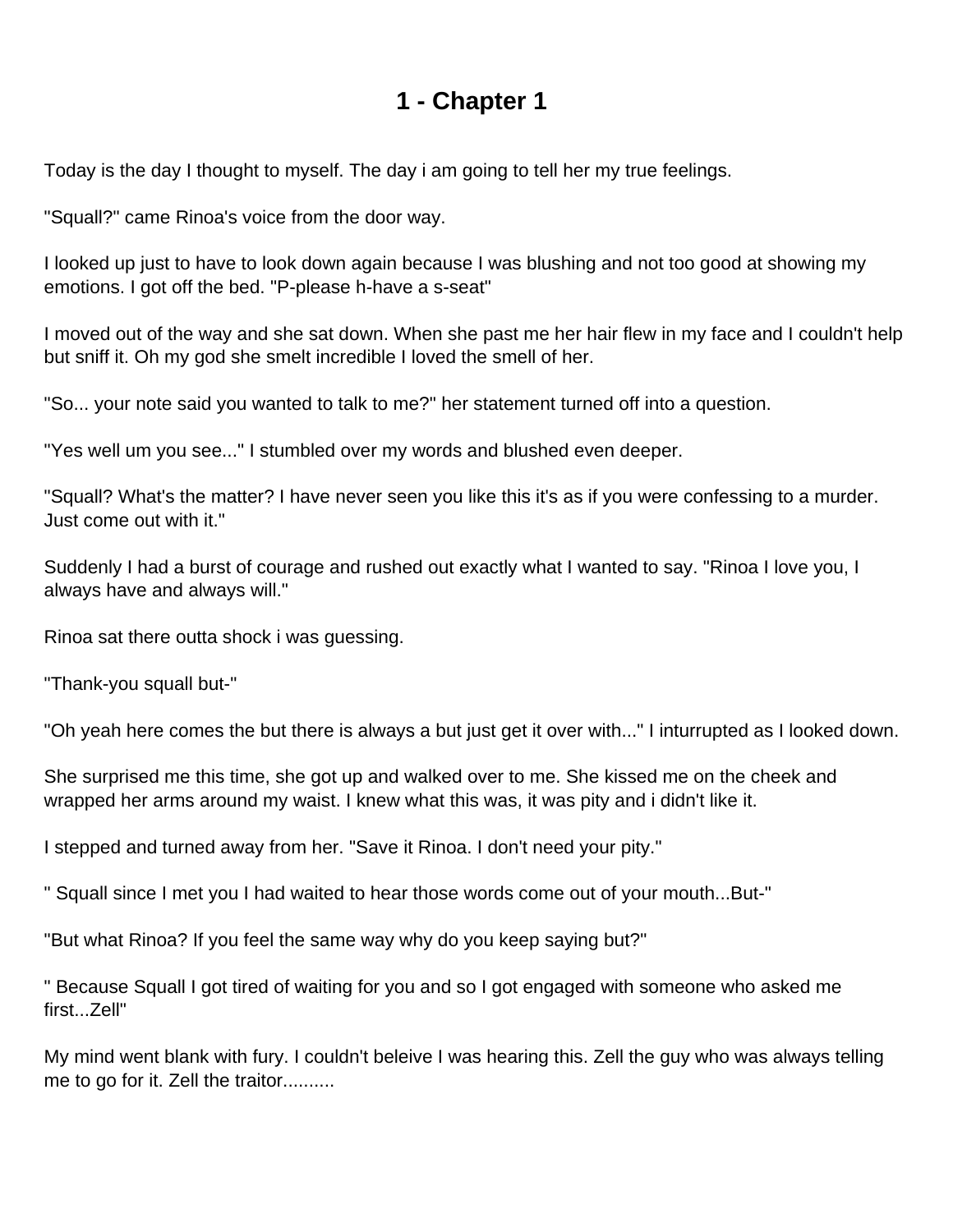<span id="page-2-0"></span>I was absolutely furious i couldn't wait to wrap my hands around that dirty, love stealers neck. I couldn't believe it, I know i have to fight for her I just have to if i didn't that would make me a quiter and quiters never prosper.

I ran out of the room on a mission, a mission that just might ruin a friendship. i kept running until i felt something tug on my sleeve.

"Squall, please don't do this!" she begged and i knew if i looked into her big, sad, brown eyes i wouldn't be able to go on.

So instead i just looked ahead, "Rinoa I have to. I have to fight for you." I sighed and pulled her into my chest. "It's the only way i know how..." I trailed off.

In a small voice i heard her say "Squall". and something i didn't expect happened. She pulled me closer and kissed me with a passion the might possibly put the school on fire.

When we broke apart for air i couldn't think straight. Then I saw him and my eyes filled with rage again. "Zell"

"What?" Rinoa asked still incoherent

"Rinoa?" Zell asked shocked.

"ZELL!" Rinoa whipped around just in time to see her fiancee clench his fist and throw a punch at me.

I caught the punch with my hand "We have something to settle" I said as i let go of his fist.

"Yes we do" He said as he tried again to punch me.

I caught it again. "Training centre"

"Squall" I heard Rinoa say. I turned around so i could listen to what she had to say. "Squall don't do this. You'll kill him"

I took her hand. "I promise i won't kill him Ri. I just want to make sure he knows who's girl you are" I bent down and kissed her hand. "I'll be back" I winked at her. "I love you"

"Love you to" she whispered.

I walked away and i could tell Zell was following me I could hear him what with my extra strength hearing. I have never told anybody this but i am part dog demon. My mother had died giving birth to me and i will never forgive myself for that. I realize now that if Rinoa is to accept me for well me i need to tell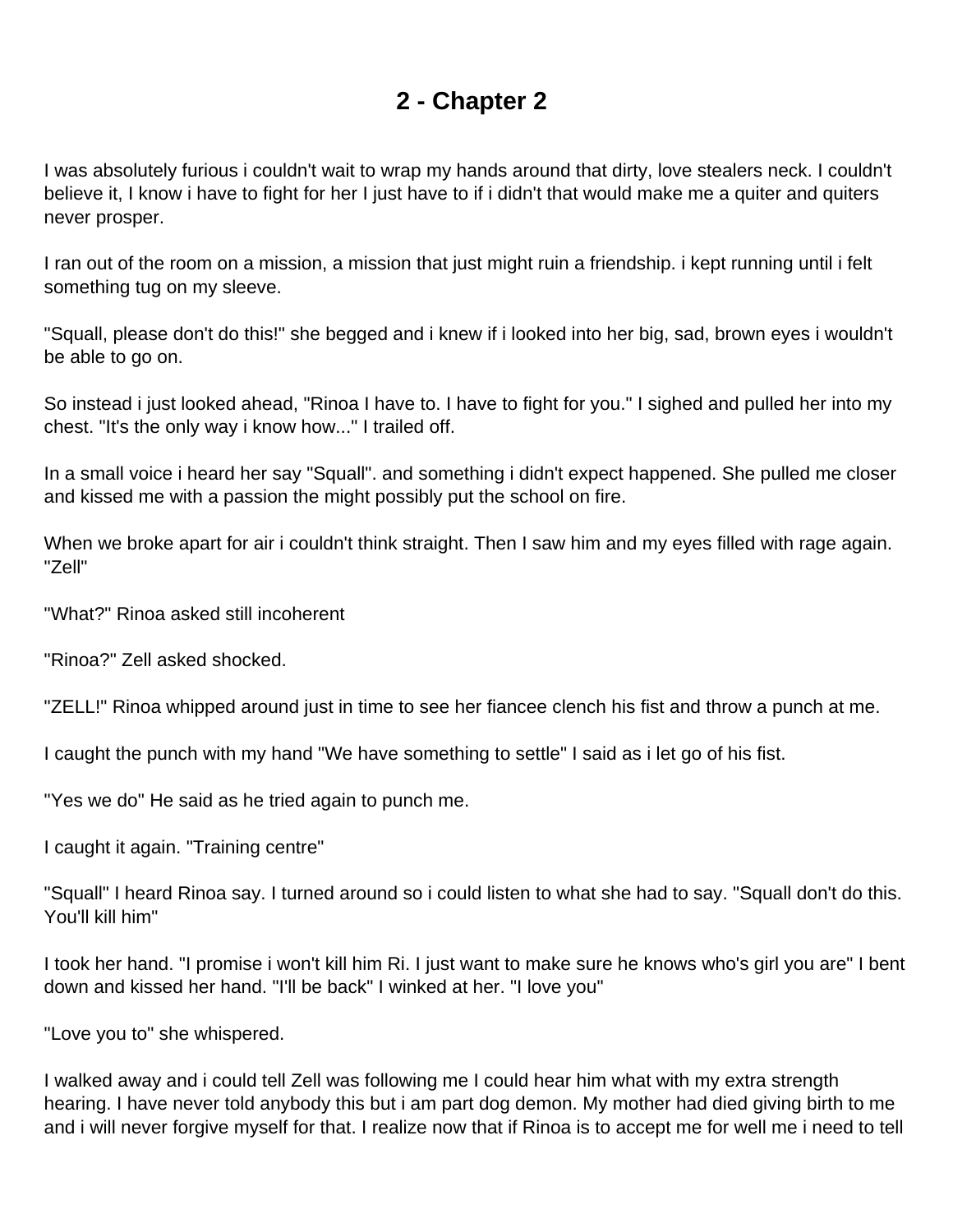her tonight. We walked into the Training centre and just then i saw Irvine and Quistis battling a T-Rexar and figured my problems could wait.

"Need some help guys?" I asked as i Jumped in.

"Sure" Irvine responded before getting hit by T-Rexar's tail.

He got up again just as i got my limit. "Renzokuken!" I shouted as I ran towards the dinosaur monster that we often encountered now. It was a weaker monster so when it came time to finish i stayed away from Lion Heart. "Rough Divide!" I shouted destroying the monster. After our XP was collected i went back to where Zell was standing.

"What are you guys doing here anyways?" Irvine asked.

"It's a better place to fight so we aren't suspended" I answered indifferent.

"Why are you guys fighting anyways?" Quistis asked

"This Arse thinks he can take my fiancee away." Zell answered.

I growled quietly so nobody could hear it. "What fiancee?" Irvine asked.

"Rinoa!" I snarled not being able to help myself.

"WHAT!!!" Quistis and Irvine shouted at the same time.

"I proposed to her yesterday" Zell said proud of himself. "And than i caught him kissing her in the hall today" he ranted.

"Zell, dude you should know that Rinoa was waiting for squall to feel the same way." Irvine said.

"Well i told her this morning and i was going to propose to her tonight. However that was before i found out Zell had propsed first. Rinoa I now know, was sad that she had..." I trailed off when Rinoa came into the training centre.

"I don't think she meant any harm when this whole thing started. We all knew that Rinoa is in love with Squall and that Squall is in love with Rinoa." Quistis jumped in.

"Zell, I need to talk to you for a minute please." Rinoa said scaring everybody but me.

"Sure thing babe" Zell said as he glared at me.

They walked out of the Training centre not know i could still hearbut out of respect for Rinoa I didn't listen. "So what are you guys doing out here anyway?" I asked to try and start a conversation.

"We needed to talk so we wanted to go to the area just on the other side of the training centre.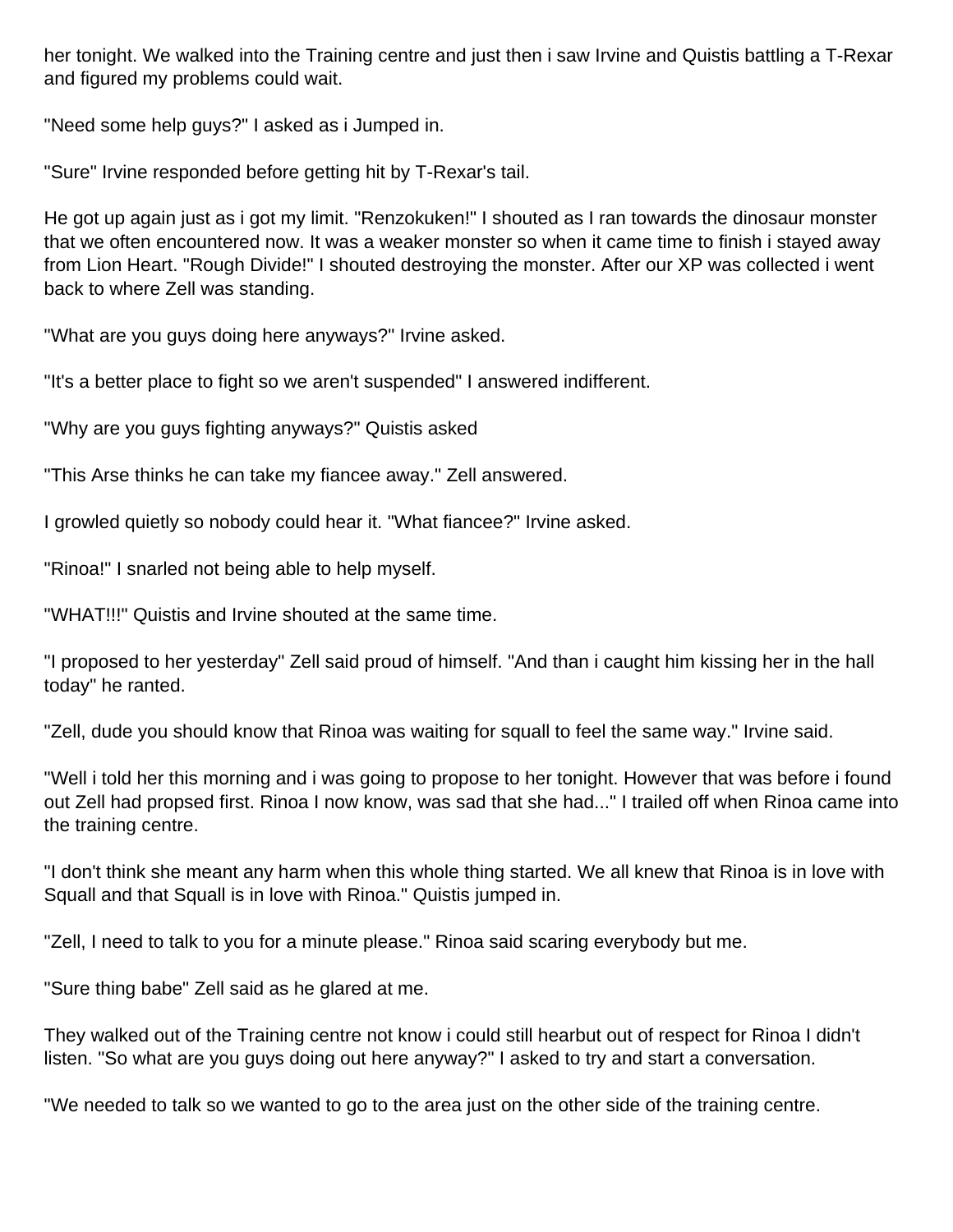"Yeah we have some things to work out." Irvine chuckled than winked at quistis who than after blushed.

I chuckled as Rinoa entered the training centre without Zell. I took her hand as Quistis asked where Zell was.

"He is really upset right now and needs some alone time." Rinoa answered.

Rinoa I made some dinner reservations for tonight and was wondering if you would come with me...?" i asked.

Rinoa nodded her head. "Irvine, Quistis we need to talk some stuff out so we'll catch you later." We waved as we jogged off.

When we got back to my room Rinoa sat on my bed and i took the chair from the desk and put it in front of her. I sat down and tried to think of where to start. "Rinoa I-" I was cut off as i was grabbed off of the chair and pulled into a deep kiss.

When we needed air we broke apart. "Squall, I love you and i really want to spend the rest of my life with you... but i feel like you are hiding something from me."

"Rinoa, I am but i have to know before i tell you that no matter what it is you won't run away from me..." I replied.

"I won't run away from you i promise." She pecked my lips.

"Well here it is then..." I started. "Rinoa I love you and i will understand if you run away. I'm Half..." I was interrupted by the door hitting the wall. We looked up to see who it was. The first thing I saw was the gunblade being held in his hands. But it wasn't Siefer.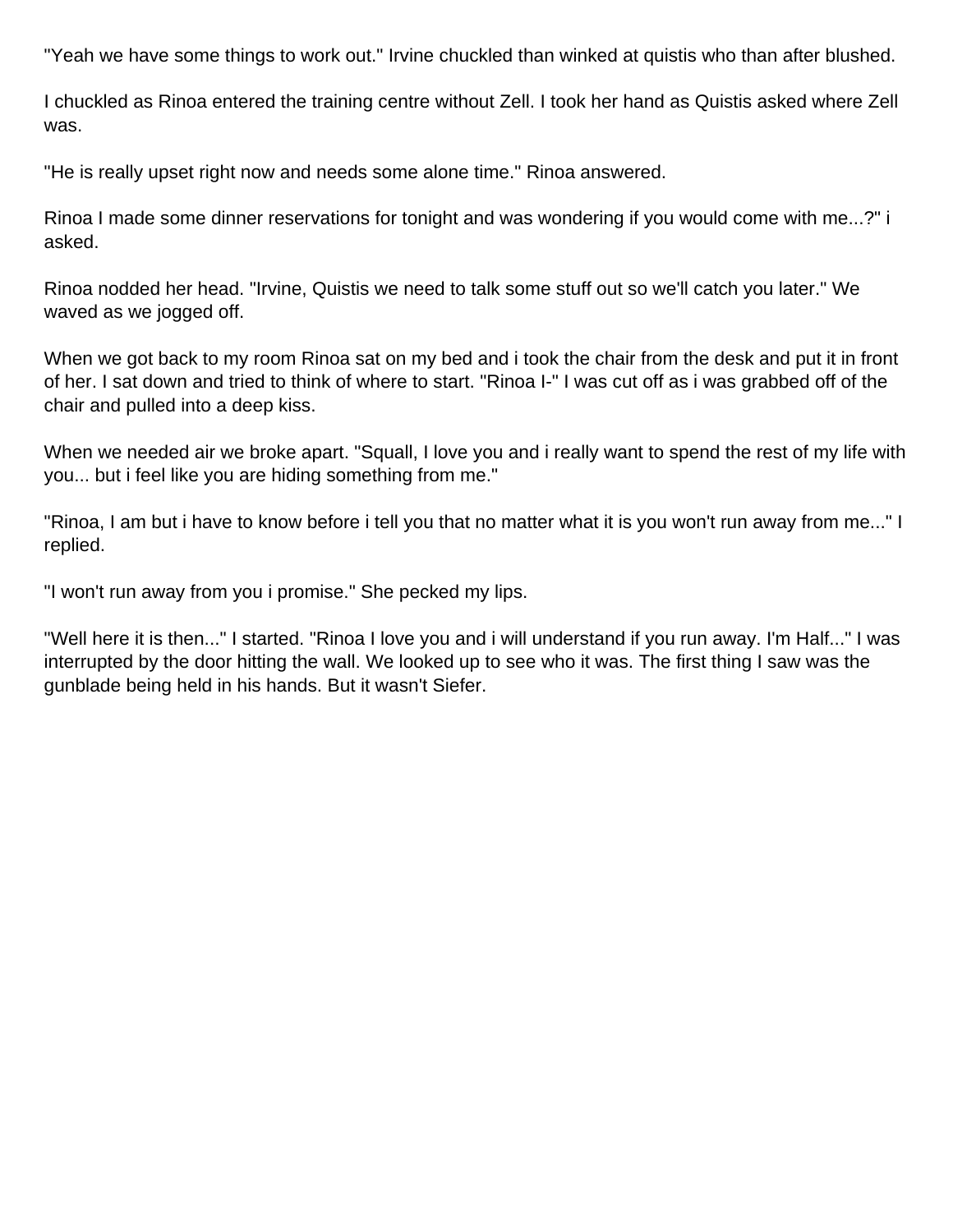<span id="page-5-0"></span>"ZELL!!!" Ri screamed.

This guy's gone too far this time. I thought he was gunning for me but he turned to Rinoa. I jumped in front of her before he could kill her. I felt the bullet hit my chest and heard Rinoa scream. Selphie and Siefer (our disciplinary commitie) came rushing in and had him pinned and in cuffs in seconds.

"Squall, Squall!" Rinoa repeated while shaking me.

"Rinoa?" I asked in a weak voice. "Ri Ri i love you." I said before i blacked out.

When I woke up I was in the infirmary with Rinoa by my side sleeping. I smiled and took a deep breath and cringed in pain. Rinoa stirred and her eyes fluttered open. I looked into her eyes and chuckled. "Morning sleepy head"

She smiled. "What about you? You slept for like 2 weeks...I was worried..." Her smile turned into a frown and i comforted her as best as i could. "Why did you have to jump in front of that bullet? why why why?"

"Rinoa, it's because I love you that i did it. I would kill myself if you got hurt when i could have prevented it. It was because you were in danger that i didn;t think. oh that thing i was about to tell you before we were so rudely interrupted..." We got interrupted again by Dr.Kadowaki. I chuckled when Rinoa let out an exasperated sigh.

"How are we felling today Squall?" Dr.Kadowaki asked.

"I think since I have apperently been sleeping here for 2 weeks I am ready to get back to my dorm." We all laughed.

"And how's the pain?" she asked

"managable" I answered.

She laughed again and looked at Rinoa. "He is going to be very sore for a few weaks and he may have a very hard time breathing but he'll be just fine. Don't let him move very much. Going to dinner would be fine and also no upsetting him, he is to come back in 2 weeks time."

Ri nodded and helped me up. Dr.Kadowaki handed me a perscription for pain meds. Rinoa helped me to my dorm and when we got there we saw Cid and Edea. Cid held his hand out and I shook it. "I am sorry to hear what Zell had done..." He trailed off. "He was one of our best SeeDs. Unfortunately we do not tolerate fights inside of the school, Squall you know that."

"I know sir and I wasn't trying to start one. I took him to the training Centre to try and sort it out. Rinoa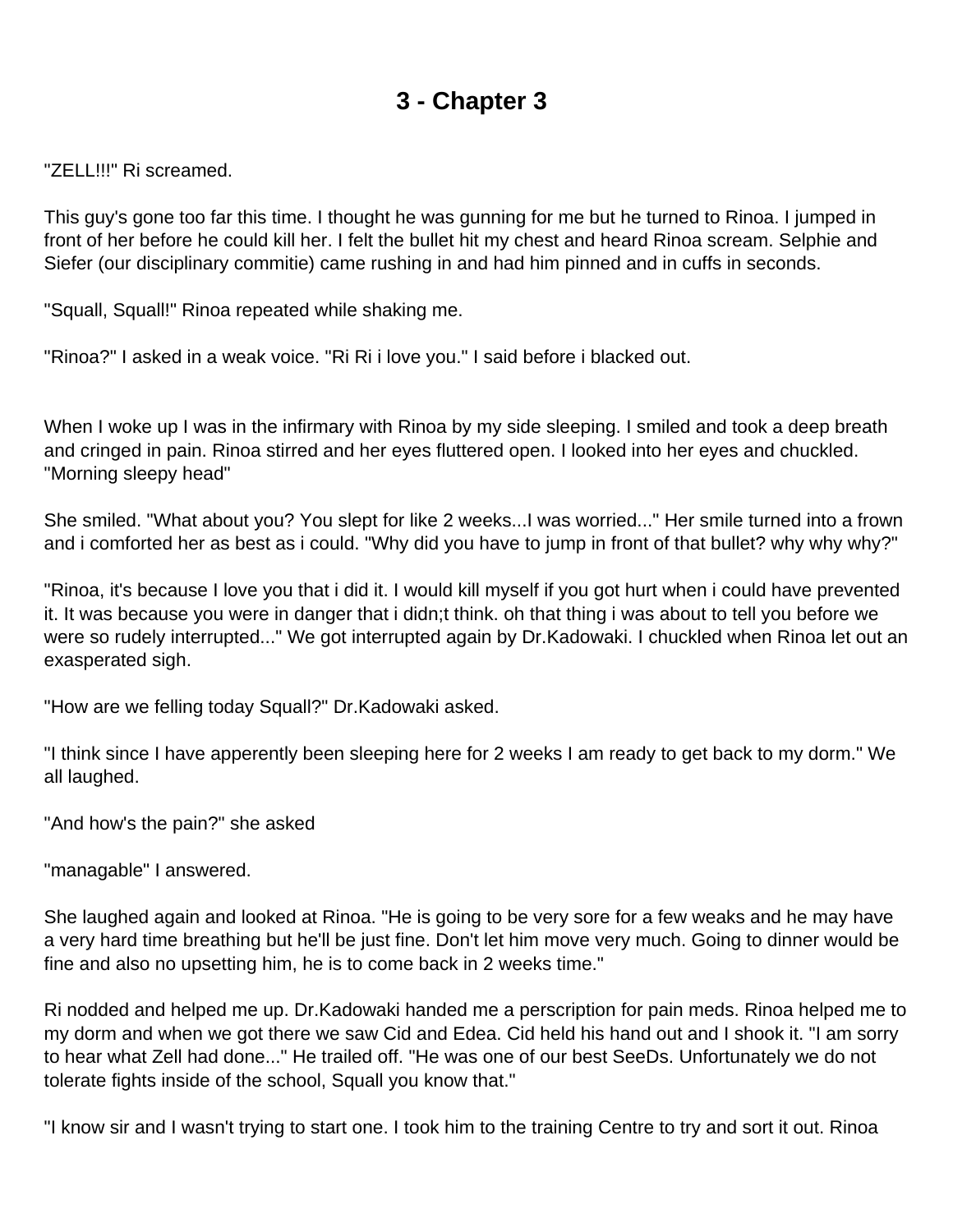walked in and took him a side."

"That's the truth sire. I told him I was in love with Squall and couldn't marry him... Than we went back to Squall's dorm and were talking." Tears came to Ri's eyes before she finished. I realized she was hurting as she thought of what happened next so I stepped in.

"Zell pointed the gunblade at her and I jumped in front of her as he pulled the trigger. He shot me in the chest and that's when Selphie and Seifer came in." I felt a twinge of pain in my chest but didn't show it on my face. But Rinoa looked over to me and I knew she knew. "Headmaster I should lay down I think."

"I think you should to but not here. We changed your rooms you are now staying in the same room. Just down the hall to your right."

We thanked him and started walking. "Ri I have to tell you now...I started and now i need to finish. Ri I am half a dog demon. My mother died giving birth to me and my father took off. I had nobody growing up and that is why I am th way I am today." We stopped at our new dorm and walked in. Ri shut the door and sat on the bed. I sat down in the desk chair. After a few minutes of silence I broke. "Ri please say something." I did something in that moment I have never done. I started to cry and held my head in my hands.

I heard her get up and come to comfort me. "Squall I told you I wouldn't run away, but I am curious do you have ears and a tail?"

I nodded and let them breath. First my ears and then my tail. Rinoa came closer and scratched behind my ear and i nuzzled into her hand content just to sit there. Growling contently and letting her rub my ears while my tail wagged. I felt something touch my nose and it smelt like Ri's hair. I looked and saw a tail. "Ri are you a dog demon?" I asked her.

"Partly" she said shrugging. "But I don't have the ears I am a third dog demon. You see my dad was a half demon and my mother a half human and half whitelighter. There for making me only a third demon." She said. I couldn't believe what I was hearing... Ri, the love of my life, that I was going to try very hard not to mark, Is a third dog demon.

"So i'm curious do you turn full demon on a moonless night?"

"Yes and that is only because it's the howl as i'm sure you know." She smirked.

I kissed her and she slinked her arms around my neck as our tails beat each other up by wagging at the same time. The kiss got deeper and suddenly so did the pain. I had to break the kiss so i could take take some medication. I chuckled. "Stupid Zell." I cursed at him under my breath.

"Here we're going to be late for the restaurant. Let me help you change" She quickly helped me change and we went out the door. She drove and through most the ride it was quiet. We just enjoyed each others company and pecked each other on the mouth every stop we came to. All I know is that I love this girl and my hand automatically went to my pocket. Tonight I had to propose and it had to be perfect. When we got there I got out of the car and went to Ri's side. I may be cripled but I still have manners.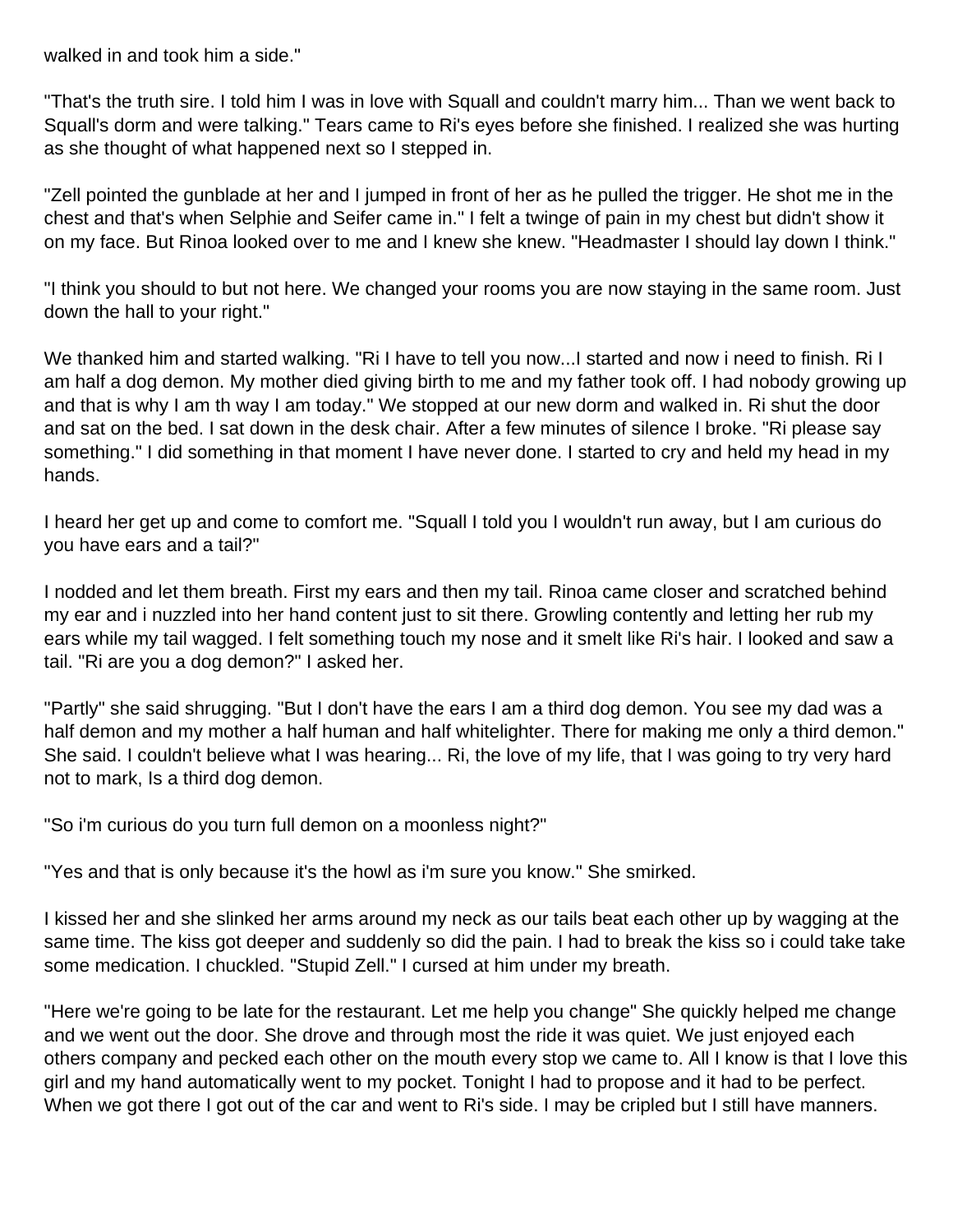"Table for two please" I asked. "Reservations for Lionheart"

"Right this way Mr. Lionheart."

Ri and I followed the host while my hand went into my pocket again. I wrapped my hand around the ring in my pocket. I have to do it tonight, if i don't i might lose my chance again.

"Squall? What's the matter? Did something happen? Are you in pain?" Rinoa was asking these questions frantically.

"No i'm fine, just thinking."

The host sat us and I knew it had to be now. I called the leader of the band over so I could request a song. "Can you guys play 'Don't Wanna Miss A Thing' by Aerosmith?" I whispered low enough that Ri couldn't hear.

When the song started to play softly in the background I got up off my chair and knelt down beside Ri. "Squall? You should be sitting. What are you doing?"

I smirked as I heard the concern in her voice. "Ri I love you more then anything in the world. I want to spend the rest of my life with you." I pulled the ring out of my pocket "Ri will you become my mate and loving partner as long as we both shall live?" I could feel the sweat pouring down my face and the pain as it tried to escape it's bandages.

"Oh Squall, you know I will"

I jumped up and kissed her while all the people clapped. "Champaign my love?" She shook her head while a tear escaped her eye. I kissed it away and pecked her lips again. I went and sat down again as the pain started to get worse. All of a sudden the pain was gone. "Excuse me for a second please Ri." I gave her a quick kiss and went to the men's room. I lifted up my shirt and carefully removed the bandages and gasped. The bullet hole, the wound, it was entirely gone I couldn't believe it. I had to go tell Ri right away. As soon as i got to the table I saw Zell sitting there. In my spot but I could still hear what they were saying so i hid behind the counter so they didn't spot me.

"Zell stop being such an idiot. I am not in love with you I am in love with Squall. I am marrying him and you can't stop me!" Rinoa's voice got a little louder.

"Rinoa, please who's to say he loves you the way you love him? Who's to say he'll even propose?" Zell asked.

"He already did"

"Rinoa you belong with me."

"Zell get off of me!" Rinoa shrieked.

That's it I couldn't take it anymore I jumped up from behind the counter just as Zell tried to kiss Ri. I ran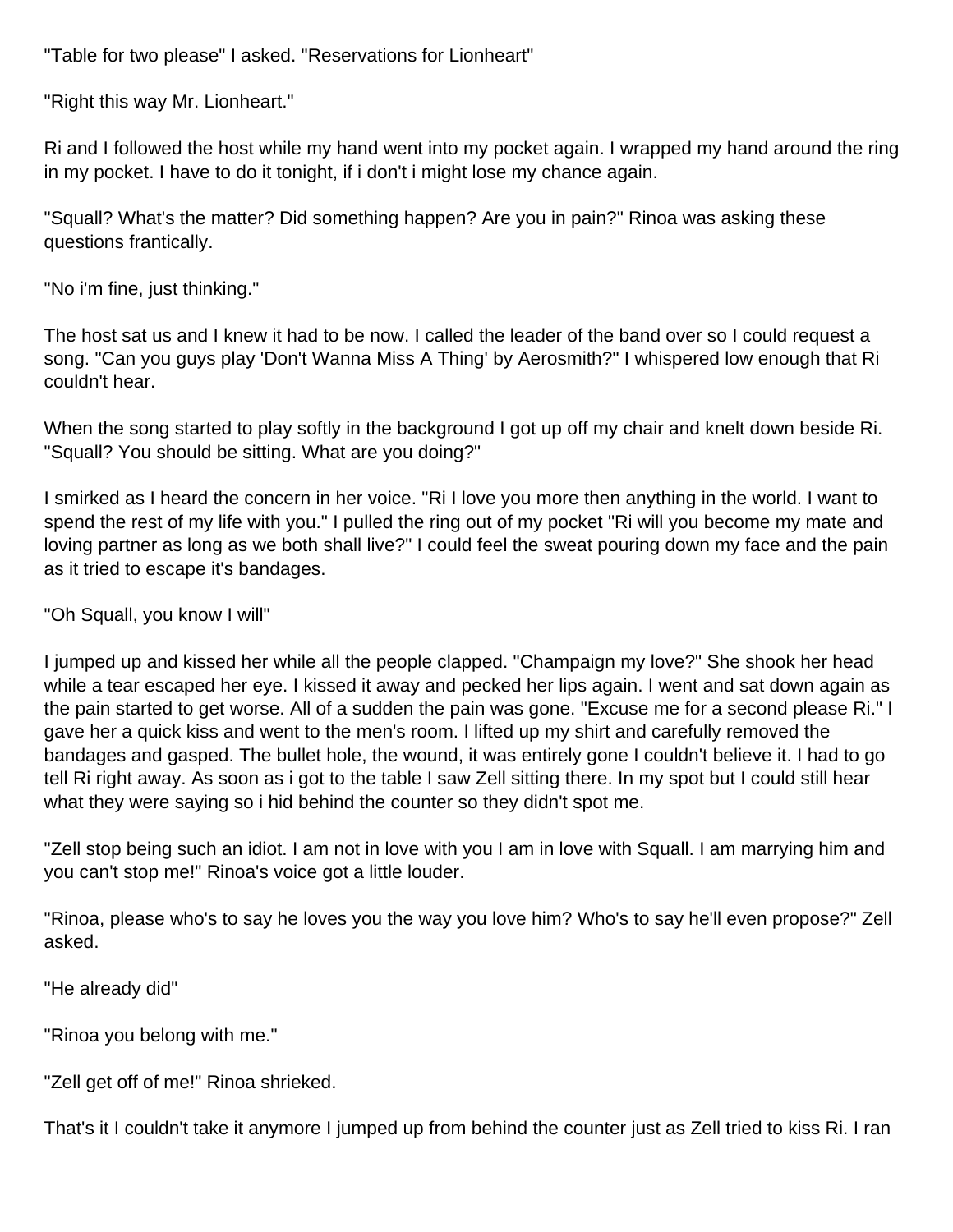at him. "ZELL LEAVE HER ALONE!" I jumped at him and knocked him over. I got back up on my feet as Rinoa was coming to my aide.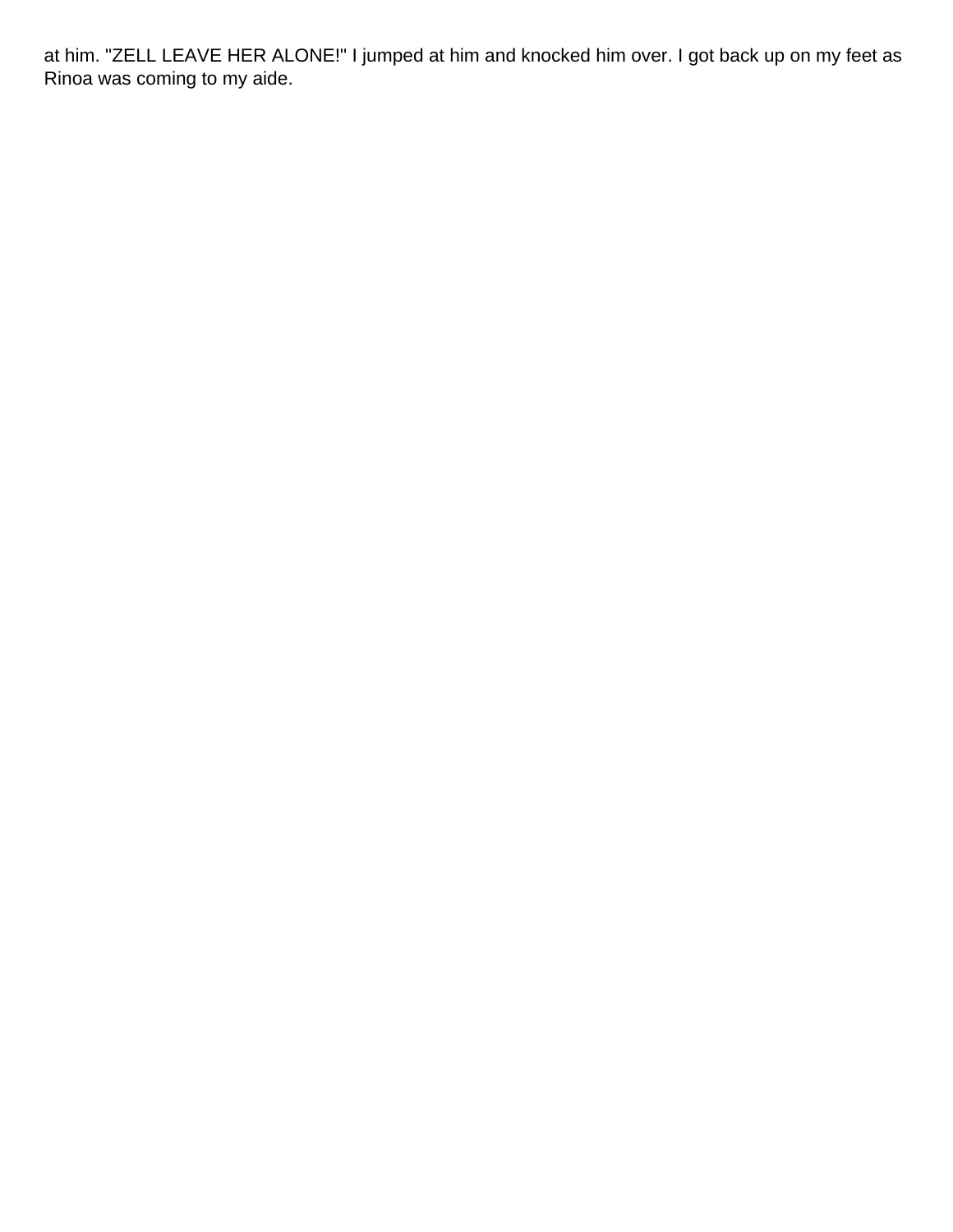<span id="page-9-0"></span>"Squall be careful what about your wound?" Ri asked me.

"It's gone. It just frickin disappeared" I whispered into her ear. Zell was coming at me and punched me in the chest. "Ow" I pretended to be hurt and grab my chest in pain. He came closer and I grabbed him by the chest and hair. I held his neck slightly above my bended knee. "Now do I have to break your neck?" I asked him. He shook his head slightly, his eyes showing nothing but fear. "Good now you leave her alone you hear me?" He nodded and i threw him against the wall.

I laid out 200 gil on the table for the drinks and the waiter. I then gave the band 100 gil for playing the song request. "Send me the bill for the damages." I said to the host and with that Rinoa and I left. When we got outside I gave the valet another hundred gil for taking car of the car.

Rinoa went to the drivers side as I went to the passengers side. Ri took my hand and kissed me before we took off. "What the hell were you thinking in there Squall? You could have been hurt again." I saw the tear fall out of her eye and took my hand, still intertwined with hers, and wiped it away with the back of my hand.

"I love you and I heard evey word that was said between you to. That is what I was thinking Ri. I love you and I don't want to lose you ever." I kissed the back of her hand.

"Wait you heard everything? Said between me and him I mean."

"Every single word. And I saw everything. That made me furious which is why I attacked him."

"How can I be sure your wound is really gone though?"

I pulled up my shirt at a stop light and removed the bandages. She gasped when she saw it was gone. "I told you so" I laughed. "You can go now" I said pointing at the light.

She laughed and then the rest of the ride was silent. We sat there and just listened to eachothers heart beats. We got back to the base and went to our dorm. I went into the bathroom with Rinoa so we could brush our teeth and get ready for bed. I could hear her heart racing and I could feel mine keeping beat. I finished brushing my teeth and went to get into my boxers when she grabbed the back of my shirt. "Squall?" I turned and noticed something in Ri's eyes. Not fear but longing, like she wanted to ask me something but she was afraid of the answer. "Squall, will you be...my mate?"

I could see her chocolate brown eyes start to turn red and suddenly remembered that tonight was the howl. "Ri of course I will" I pulled her in for a deep kiss well aware that my eyes were going red and my fangs were growing. I could feel her fangs grow as I explored her mouth with my tongue. She pushed me toward the bed and that is when the games began.

A couple of hours later, I bit into her neck where the pulse was strongest as she did the same to mine.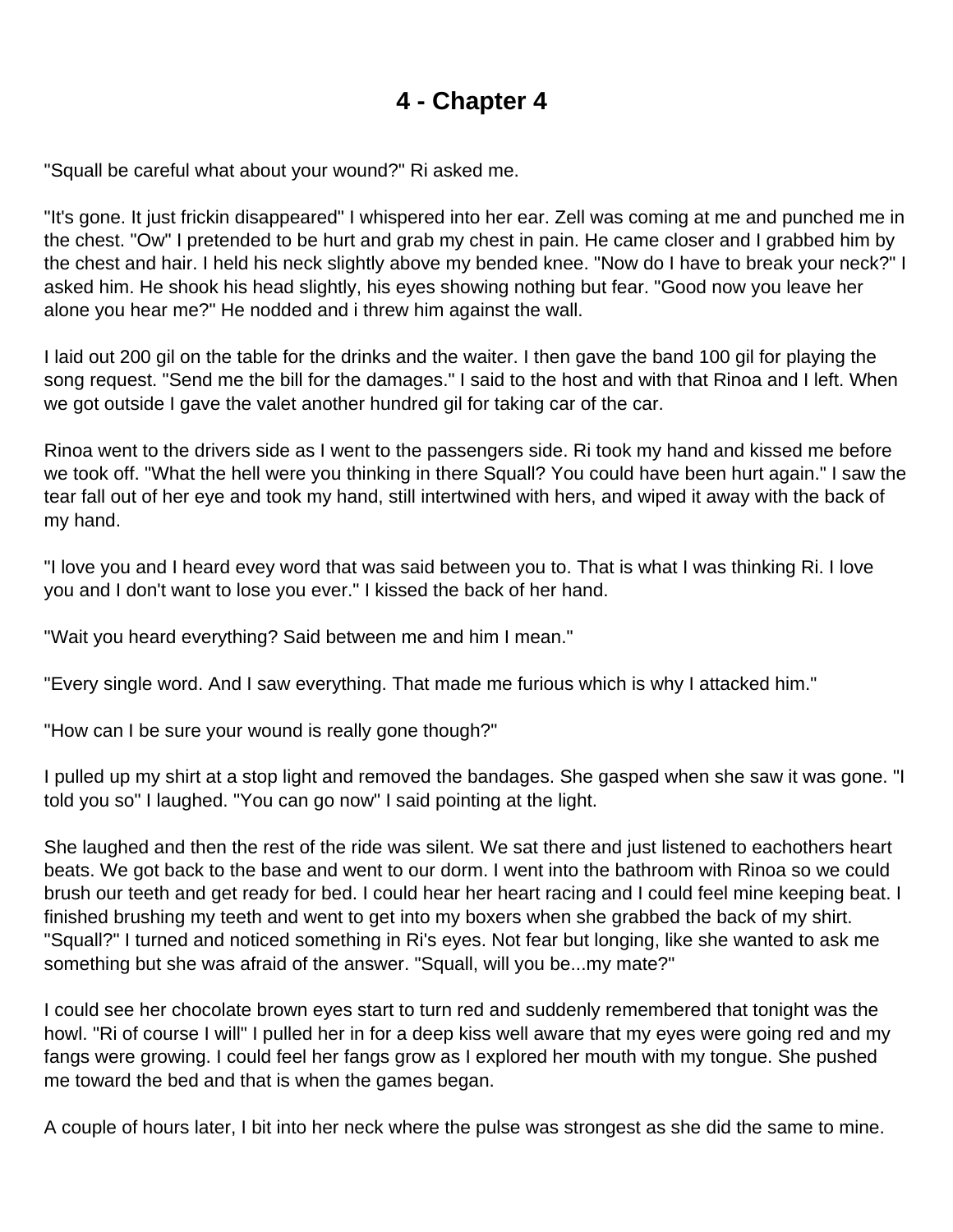We lapped up the blood that was rolling down our necks. We were one in the same now. The mark I had given her was a star and all around it said Squall Lionheart and I assumed hers was the same only it would say Rinoa Heartilly. I smiled at her. "I love you Ri."

She smiled back and kissed me. "I love you to Squall." She kissed me again.

I rolled off of her and curled up beside her tail and all. I put my arms around her and held her close. She kissed my hand and quickly fell asleep. I kissed the top of her head and fell asleep as well.

There was a rapid banging on the door that woke us up. "SQUALL I KNOW YOUR IN THERE COME OUT HERE NOW!"

It sounded like Seifer. "What does he want?" I wondered as Ri and I got int our robes. I hid my tail and ears as Ri hid her tail. I opened the door just to be pushed back in the room and Seifer come in after me. He looked the door after he shut it. "Seifer it's three in the morning what are you doing here?" I asked.

"Zell he's gone mad. He's gunning for you Squall and I have to protect you because you are the Headmaster's prize student. Not to mention you protected me from the sorceress when I needed it." He held out his hand and I shook it.

"Thank-you Seifer." Ri said as she gave him a light hug. He awkwardly gave her a one armed hug back.

"SQUALL YOU BETTER GET OUT HERE NOW!!" We all heard Zell yell while punching and kicking the door. "I KNOW YOUR IN THERE! GET OUT HERE!"

I looked at Rinoa knowing i had to protect her. "Seifer, i wanna let you in on a secret..." I trailed off as seifer looked at me questioningly.

"What is it Squall?" Seifer asked confused.

"It's easier if I just show you, but you might want to turn around." He did and i quickly de-robed and turned into my dog form.

"Okay turn around." Rinoa said for me.

Seifer turned around and gasped.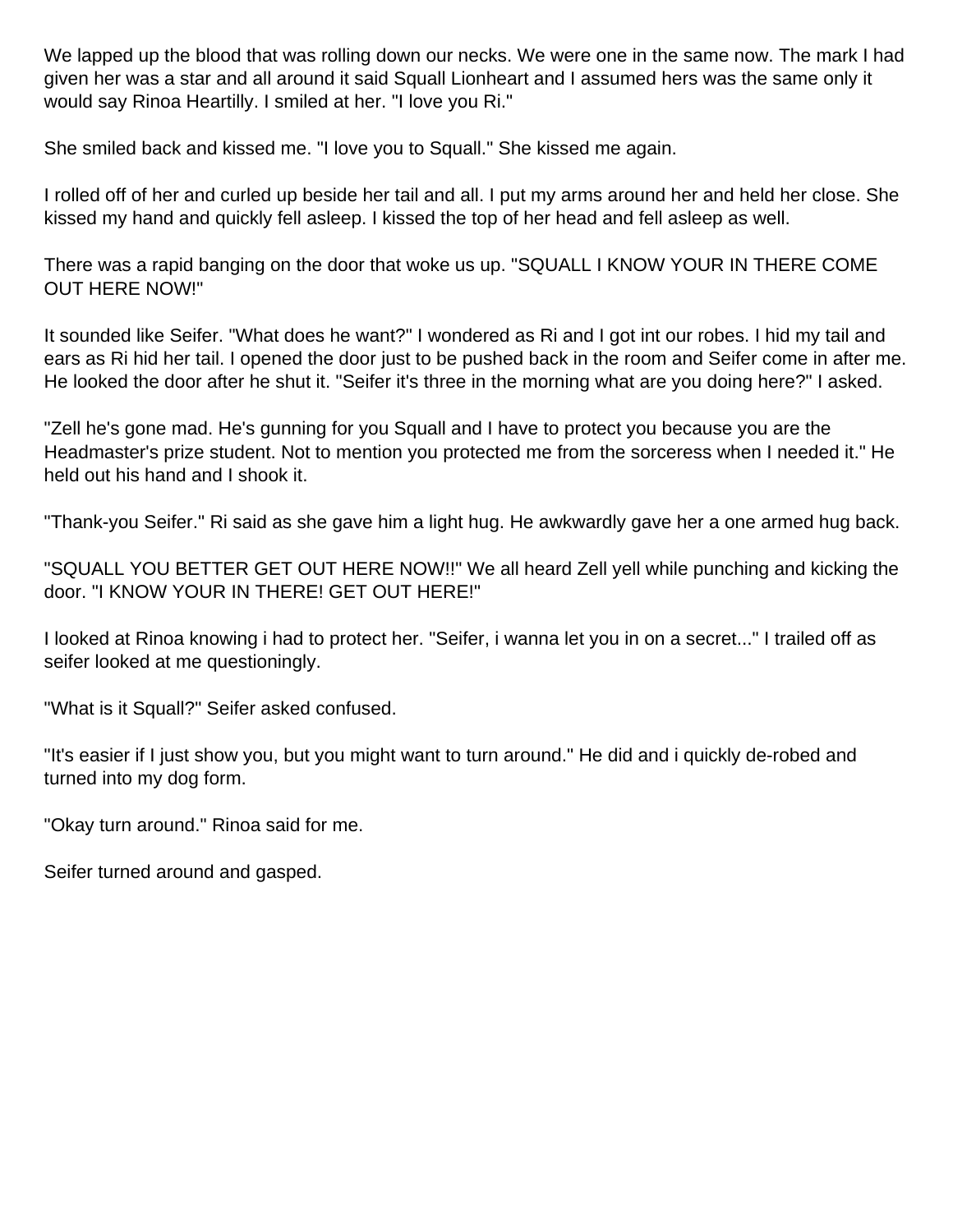<span id="page-11-0"></span>"Squall? Is that you?" Siefer asked shocked.

I couldn't talk seeing as i was a giant dog so Rinoa spoke for me.

"This is Squall. He is half dog demon..." She trailed off as we both waited for Siefer to stop being shocked.

"COOL!!" Siefer shouted.

He walked over and started to scratch my ear and my foot went thumping. Angelo walked up beside me and sat down. Siefer gave him his turn and I barked.

"It's time" Ri said. "Siefer on the count of three open the door ok?" She asked. Siefer nodded and I crouched in a pouncing position. "One, two, three!" Siefer opened the door and I lunged toward Zell, dropping to my feet just as the headmaster got there.

"What is the meaning of this?" Cid asked.

I looked down as Rinoa walked up beside me and put her hand on my back. "Headmaster we're sorry that we made so much noise but we just couldn't deal with Zell again."

"What do you mean we? where's Squall?"

I poked him in the shoulder with my nose. I looked at Rinoa and she nodded. "Can I ask everybody to turn around please?" they all complied and I shimmied down to my normal look but kept my tail and ears out. It's been to long they need to breathe.

"Okay everybody can turn back around." I said not needing Rinoa to translate anymore.

Everybody but Sifer and Rinoa gasped as they saw me. "You son of a slaughter monkey!" Zell exclaimed as he charged at me. Siefer blocked me as Zell was about to punch. Zell jumped up and down holding his now broken fist in his other hand.

I could hear Siefer cringe as Zell's fist made contact. I looked at Rinoa as she was coming out from behind her arms. I took her hand and nodded towards the headmaster. "Well now it seems I have no choice..." The headmaster trailed off. "Zell you are expelled from garden. Also Siefer, Squall and Rinoa you are suspended for three weeks. Oh and congratulations are in order for Squall and Rinoa." Cid said as he nodded his head towards the ring on Ri's left hand. We smiled. Everybody has 'till morning to pack up and leave. That is all." Cid turned and left dragging Zell with him. Siefer turned toward us. "So where shall we all meet?" Siefer said with a smile.

"Front gate." I stated. "0900 hours. Siefer dismissed." I said as I saluted him. He saluted back and left. I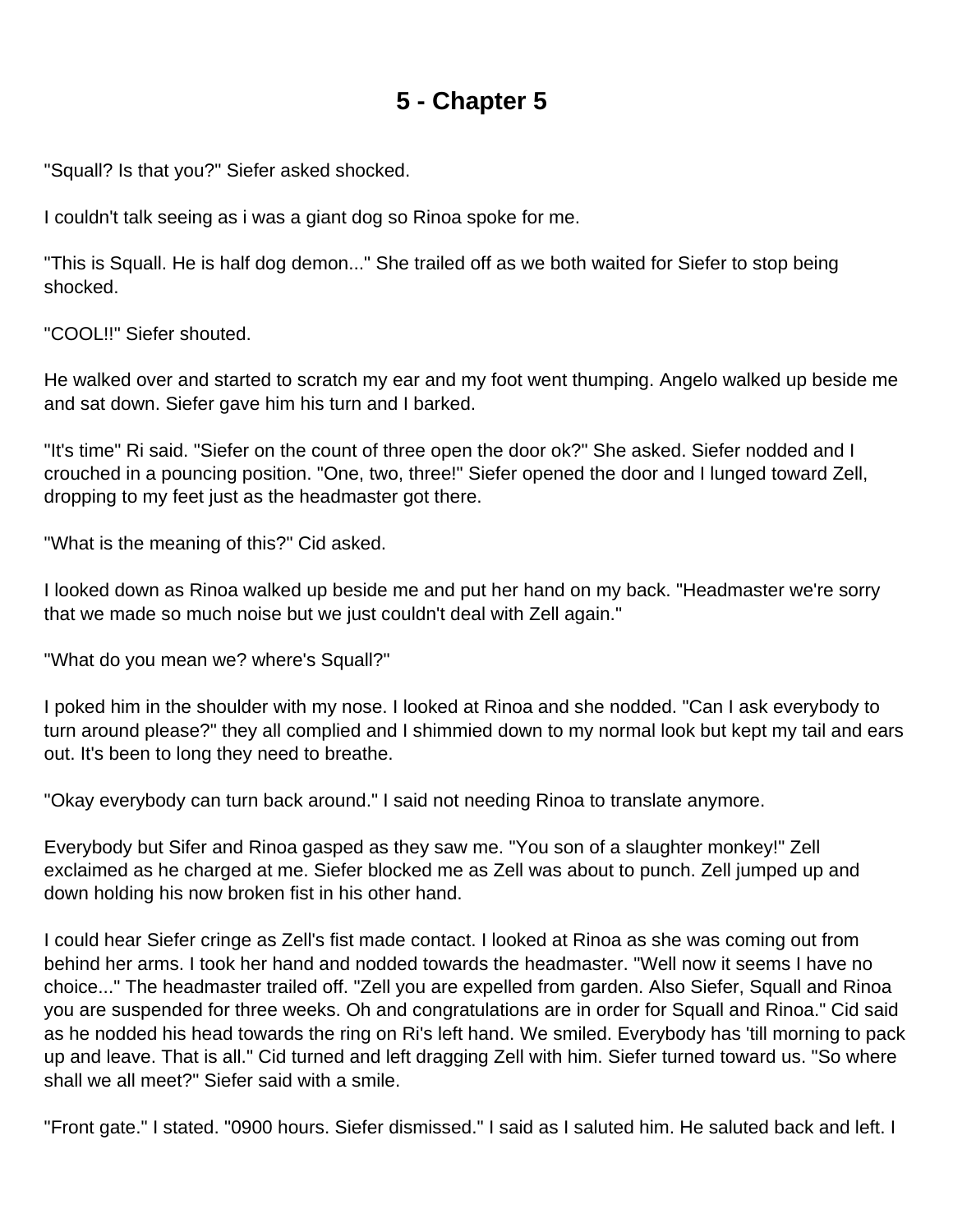kissed Ri but felt she wasn't that into it. "Ri Ri, what's the matter?" I asked her.

"It's just that..." She trailed off. "It's because of me Zell got kicked out of Garden... a-a-a-and you and Seifer got suspended." Rinoa broke out into tears.

I pulled her towards the bed and comforted her as she let out all her emotions. I didn't want to say anything that could make it worse so i just held her in my lap. It was about 2 and a half hours before she stopped crying. "Baby I love you and want to spend the rest of my life with you. No ifs ands or buts. Zell got kicked out because he was being a jerk. We got suspended for fighting with him alright? There is nothing to be worried about." I hugged her closer to me and put my head on the top of hers. My tail slid around her as hers slid around me.

We sat there for what seemed like days but the sun was rising so I knew we had to move. Ri sighed and started to pull away. "We still have to pack." She chuckled. I kissed her before we were totally a part.

We packed quickly grabbing our weapons and clothes. It was about five to nine in the morning and had just enough time to meet Siefer. We walked down the corridor just as Siefer came up behind us. "Wait up guys!"

We waited as Siefer Almasy (a person I never thought I would be friends with)ran towards us. We started to walk to the front gate and suddenly I knew we couldn't go to Balamb city. We stopped at the front gate so we could discuss where we were going to go. "Well 1 one thing is for sure." I said. "We can't go to Balamb and we can't go to Timber. So that leaves Dollet or Galbadia.

Ri looked down and quietly said "I do not wish to see my father".

Siefer and I nodded knowing full well of General Caraway's attitude when it came to Rinoa. I took her hand silently as we walked towards the Ragnarok. We came upon the Ragnarok just to see Zell trying to get inside. Siefer and I simontaniously drew our gunblades as we started running towards him. Just as we came up behind the jerk we were stopped by Selphie and Irvine.